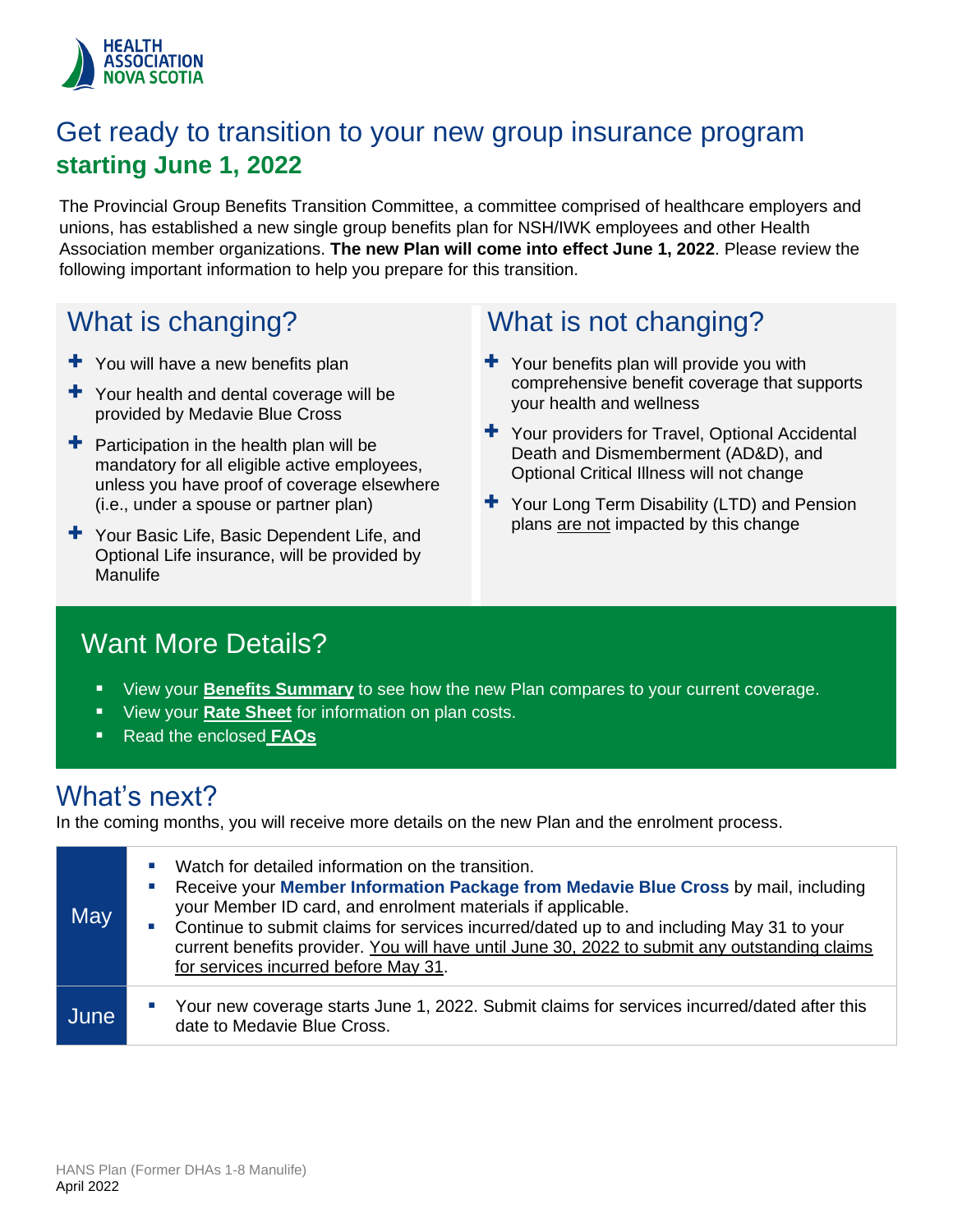# <span id="page-1-0"></span>Frequently Asked Questions (FAQs)

### **Why am I moving to a new benefits plan?**

The Provincial Group Benefits Transition Committee, a committee comprised of healthcare employers and unions, completed a comprehensive review of existing Health Association Nova Scotia member plans to establish a new single group benefits plan for NSH/IWK employees and other Health Association member organizations. The committee has worked to ensure the new benefits Plan provides comprehensive coverage, is readily accessible for plan members across the province, and supports plan member health and well-being.

#### **Why is participation in the health plan mandatory?**

Most health plans have mandatory participation requirements for Health coverage and it is considered market best practice as it protects both members and the plan. Mandatory participation ensures that all employees (including employees who may have been declined coverage in the past) have adequate protection to support their health and wellness. Starting June 1, 2022 you will need to provide proof of coverage under a spouse/partner's plan to your employer to opt out; otherwise, you can choose between single or family coverage. If you do not specify your choice, you will receive single (employee only) coverage.

#### **What will happen to my coverage between April 1 and June 1, 2022?**

You will continue to participate in your current benefits plan until June 1, 2022. On June 1, 2022, you will transition to the new group benefits plan.

**Important note:** all claims history will carry over to the new Plan effective June 1, 2022. This means any claims made prior to May 31, 2022 will count towards the applicable maximums under the new Plan.

### **How will my coverage change June 1, 2022**?

Bringing all NSH/ IWK employees and Health Association Nova Scotia member organizations under one benefits plan may result in some changes in your current coverage and providers. Depending on your current coverage, the impact will vary. Please see your **B[enefits Summa](#page-2-0)ry** for details on how the new Plan compares to your current coverage.

### **How do I submit claims during the transition?**

**For Expenses Incurred and Dated up to May 31, 2022:** Claims for services incurred/dated up to and including May 31 should be submitted to your current benefits provider. You will have until June 30, 2022 to submit any outstanding claims for services incurred before May 31.

**For Expenses Incurred and Dated starting June 1, 2022:** Claims for services incurred/dated starting June 1, 2022 must be submitted to Medavie Blue Cross. Please see your member information package for details on submitting claims to Medavie Blue Cross and show your new Medavie Blue Cross card to your providers.

### **Will my costs for coverage change on June 1, 2022?**

We complete an annual review of our benefits program to ensure that premium rates are adequate to pay expected claims and expenses in the coming year. For the 2022 plan year, we based the annual renewal exercise on the new benefits Plan, meaning there will be a change to your rates effective June 1, 2022. Depending on your current plan, the impact on your individual rates may vary. Please see your **[Rate Sheet](#page-8-0)** for detailed information on your costs.

### **When will I get more information about the change and the transition?**

You will receive more information on the new Plan in the coming months, including information on Medavie Blue Cross and enrolling if applicable.

HANS Plan (Former DHAs 1-8 Manulife) April 2022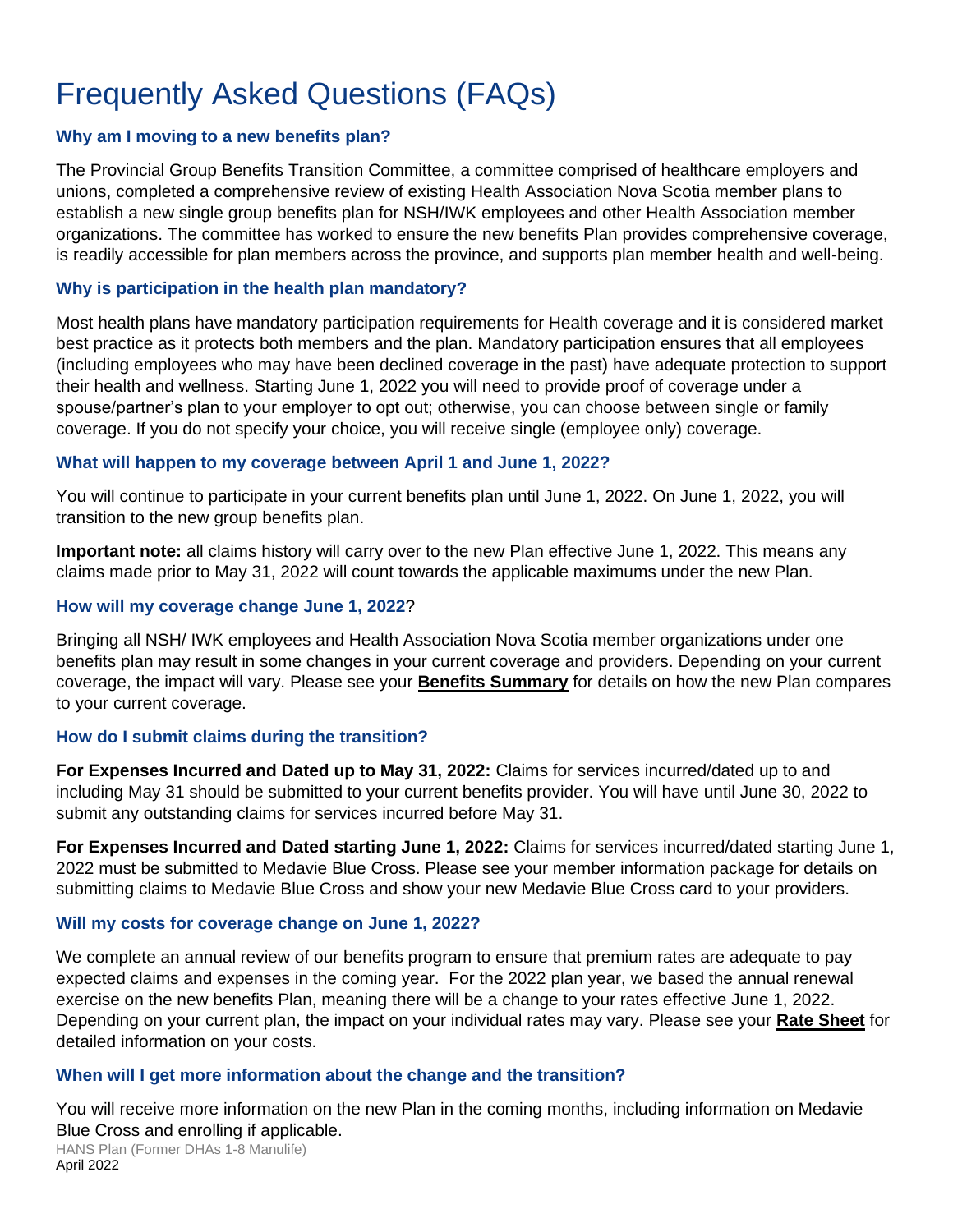<span id="page-2-0"></span>

# Your New Group Benefits Summary

Effective June 1, 2022

This benefits summary outlines your new coverage as an **active** employee, as well as provides a comparison to what you have today. The shading in blue indicates a change. This is a complete summary of Health Association Nova Scotia benefits. **You may be enrolled in all or some of the benefits offered by your employer**.

There were several key objectives in designing the new plan, including a mandate to be **cost-neutral** – meaning the new plan design could not exceed the fixed budget, while tailoring to provide better value in key areas. Other objectives include:



**Retain similar coverage** to what you enjoy today



**Align to market best practices** for comprehensive, sustainable and equitable coverage



**Enhance value** by identifying areas of lowvalue and improving coordination with other payers (e.g. public programs and drug manufacturers)



**Promote health** by reinvesting savings in wellness, including chronic illness management and mental health support



**Reduce risk** for plan members and plan by providing important and valuable protection



**Improve member experience and access** to benefits/services, including easier claims submission

# **Eligibility**

You, your spouse, and your dependent child(ren) will continue to be eligible for coverage under the new plan provided they meet the definitions in the member booklets.

Coverage for you and your dependents terminates at the earlier of your retirement (note you may be eligible for postretirement benefits) or termination of employment, or the following milestones:

|                                  | <b>NEW PLAN</b><br><b>Current Plan</b><br>(June 1, 2022)                          |                                                         |  |
|----------------------------------|-----------------------------------------------------------------------------------|---------------------------------------------------------|--|
| <b>Health Plan</b>               |                                                                                   |                                                         |  |
| Drug coverage                    |                                                                                   | For you: you reach age 70                               |  |
|                                  |                                                                                   | For your spouse: your spouse reaches age 70             |  |
| Travel                           |                                                                                   | No age limit                                            |  |
| All other coverage               |                                                                                   | No age limit                                            |  |
| <b>Other Plans</b>               |                                                                                   |                                                         |  |
| Dental                           |                                                                                   | No age limit                                            |  |
| <b>Basic Life Insurance</b>      |                                                                                   | For you: No age limit                                   |  |
| Basic Dependent Life Insurance   | For all: you reach age 70                                                         | For your spouse: you reach age 70                       |  |
| <b>Optional Critical Illness</b> | For you and your dependent child(ren): you reach age 70                           |                                                         |  |
|                                  | For your spouse: you or your spouse reaches age 70, whichever is earliest         |                                                         |  |
| Optional Life Insurance          |                                                                                   | For you: you reach age 70                               |  |
|                                  | For your spouse and your dependent child(ren): you or your spouse reaches age 70, |                                                         |  |
|                                  | whichever is earliest                                                             |                                                         |  |
| Optional AD&D Insurance          |                                                                                   | For you and your dependent child(ren): you reach age 70 |  |
|                                  | For your spouse: you or your spouse reaches age 70, whichever is earliest         |                                                         |  |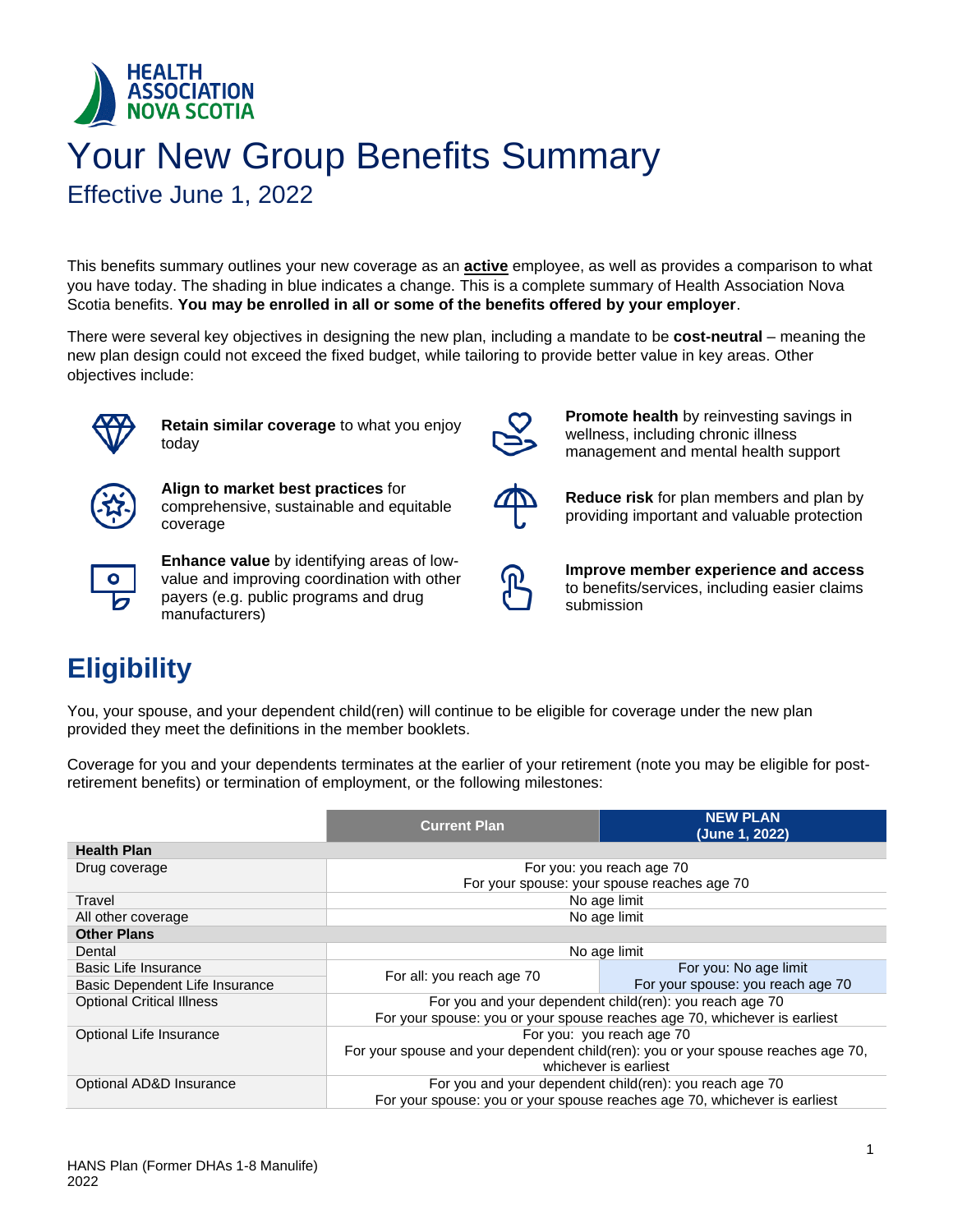# **Health**

|                      |                                                    | <b>Current Plan</b>                                                                                                             | <b>NEW PLAN</b><br>(June 1, 2022)                                                                                                                  |  |
|----------------------|----------------------------------------------------|---------------------------------------------------------------------------------------------------------------------------------|----------------------------------------------------------------------------------------------------------------------------------------------------|--|
| <b>Provider</b>      |                                                    | Manulife                                                                                                                        | <b>Medavie Blue Cross</b>                                                                                                                          |  |
| <b>Participation</b> |                                                    | Optional coverage                                                                                                               | Mandatory single coverage, unless<br>proof of coverage elsewhere                                                                                   |  |
|                      | <b>Reimbursement</b>                               |                                                                                                                                 |                                                                                                                                                    |  |
|                      | Drugs (pay-direct)                                 |                                                                                                                                 | 100%                                                                                                                                               |  |
|                      | Eligible drugs                                     |                                                                                                                                 | Managed Formulary, based on provider-approved list of<br>eligible drug expenses<br>(Prior authorization required for some drugs)                   |  |
|                      |                                                    |                                                                                                                                 | Certain categories are subject to Step Therapy (see details below) requiring new<br>patients to try cost effective first-line therapies first      |  |
|                      |                                                    |                                                                                                                                 | Supplements Government Health Care Coverage                                                                                                        |  |
|                      |                                                    |                                                                                                                                 | *NEW* Payment for a specialty high cost drug may be reduced by financial<br>$\bullet$<br>চ<br>assistance available under a Patient Support Program |  |
|                      | Co-payment                                         |                                                                                                                                 | You pay the dispensing fee                                                                                                                         |  |
|                      | Out-of-pocket<br>maximum                           |                                                                                                                                 | \$492 / family / calendar year                                                                                                                     |  |
|                      | Generic<br>substitution                            | Limited to the cost of the least expensive interchangeable (usually generic) drug,<br>unless medical basis for brand-name drug  |                                                                                                                                                    |  |
| Pharmacy             |                                                    | Arrangement with Loblaws and Sobeys/Lawtons                                                                                     |                                                                                                                                                    |  |
|                      | partnership                                        | *NEW* Prescription Drug Discounts will be automatic when using your Medavie pay-<br>direct card at all participating pharmacies |                                                                                                                                                    |  |
|                      | Diabetic supplies                                  | Covered - including insulin pump supplies                                                                                       |                                                                                                                                                    |  |
|                      | <b>Glucose Monitoring</b><br>Systems               | *NEW* For insulin dependent: continuous<br>Not Covered<br>glucose monitoring (CGM) receivers,<br>ح∈<br>transmitters or sensors  |                                                                                                                                                    |  |
|                      | Anti-obesity                                       | Covered                                                                                                                         | \$5,000 / calendar year, subject to prior<br>authorization and annual re-qualification                                                             |  |
|                      | Fertility                                          |                                                                                                                                 | \$15,000 lifetime maximum                                                                                                                          |  |
|                      | Sexual dysfunction                                 |                                                                                                                                 | \$1,200 / calendar year                                                                                                                            |  |
|                      | Smoking cessation                                  |                                                                                                                                 | \$500 / 24 months                                                                                                                                  |  |
|                      | Vaccines                                           |                                                                                                                                 | 50%, \$500 lifetime maximum                                                                                                                        |  |
|                      | Allergy serums                                     | \$50 deductible / person / calendar                                                                                             | 100%                                                                                                                                               |  |
|                      | Over the Counter<br>Antihistamines<br>(prescribed) | year (out of pocket maximum \$150<br>/ family)<br>100% to a maximum of \$1,000 /<br>person / calendar year                      | No coverage                                                                                                                                        |  |
|                      | <b>Vision Care</b>                                 | 100%                                                                                                                            |                                                                                                                                                    |  |
|                      | Eye exams                                          | Covered to the provider's Reasonable & Customary Limit                                                                          |                                                                                                                                                    |  |
|                      |                                                    | Once / 2 calendar years<br>(Once / Calendar year for<br>dependent children)                                                     | Once / 2 calendar years<br>(Once / calendar year for employees<br>and dependents under age 21)                                                     |  |

.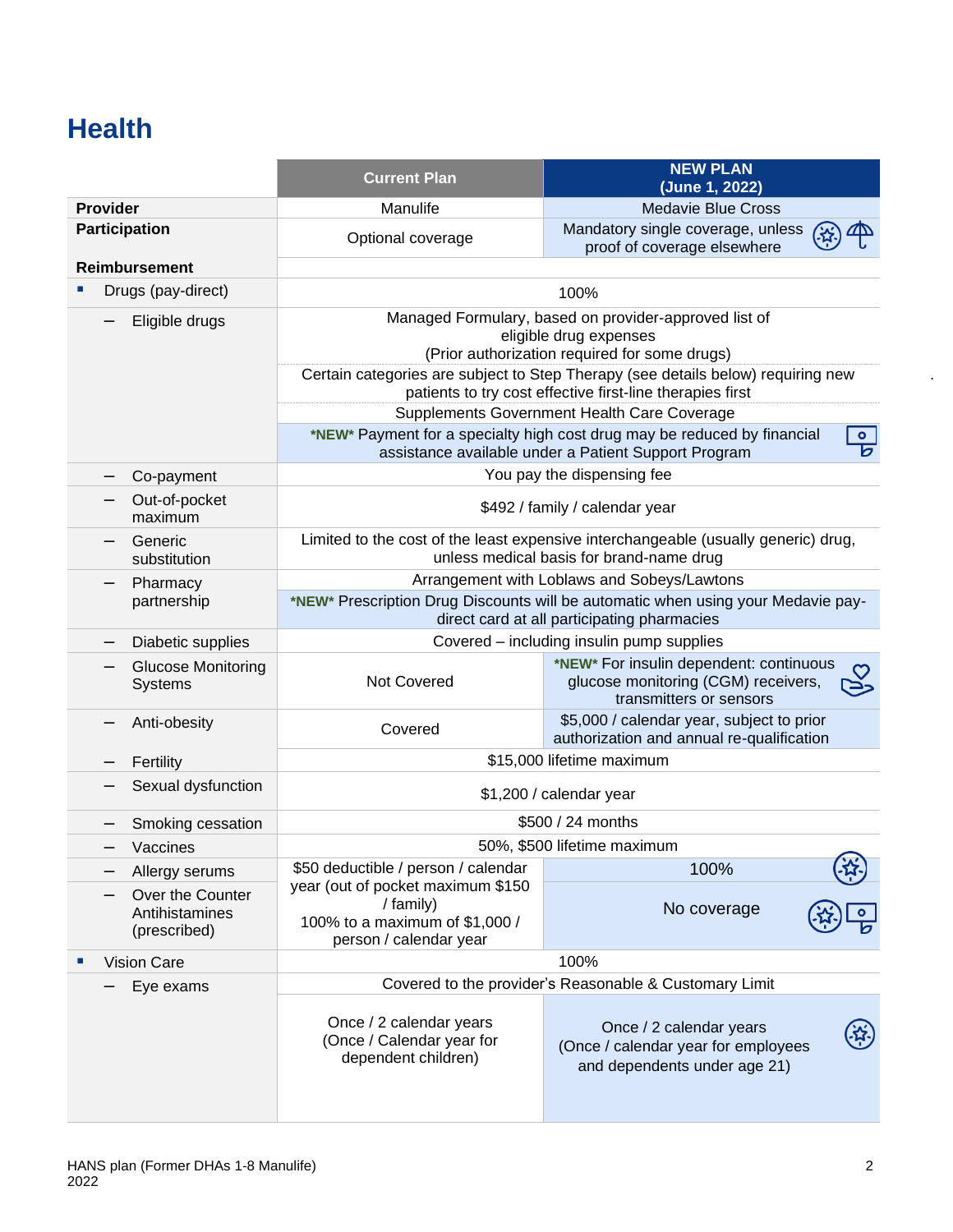|                             |                                           | <b>Current Plan</b>                                                                                                                                                                               | <b>NEW PLAN</b><br>(June 1, 2022)                                                              |  |
|-----------------------------|-------------------------------------------|---------------------------------------------------------------------------------------------------------------------------------------------------------------------------------------------------|------------------------------------------------------------------------------------------------|--|
|                             | Frames                                    | \$150 / 4 calendar years<br>(every 2 calendar years for<br>dependent children)                                                                                                                    | \$225 / 2 calendar years for<br>frames and lenses<br>(every calendar year for                  |  |
|                             | Lenses                                    | Covered with diopter change                                                                                                                                                                       | employees and dependents under                                                                 |  |
|                             | Laser-eye surgery                         | \$200 lifetime maximum                                                                                                                                                                            | age 21)<br>Includes Laser-eye surgery<br>*NEW* Provider direct claims<br>submission            |  |
| $\mathcal{L}_{\mathcal{A}}$ | Ambulance                                 |                                                                                                                                                                                                   | 100%<br>\$1,000 / calendar year                                                                |  |
| ш                           | Hospital                                  |                                                                                                                                                                                                   | 100%                                                                                           |  |
|                             | Accommodations                            |                                                                                                                                                                                                   | Private/semi-private room                                                                      |  |
|                             | Paramedical<br>practitioners              |                                                                                                                                                                                                   | 100%                                                                                           |  |
|                             | Mental health<br>practitioners            | Combined maximum of \$1,500 /<br>calendar year                                                                                                                                                    | Combined maximum of \$1,800 /<br>calendar year                                                 |  |
|                             |                                           | Includes: Counselling therapist, psychologist and social worker<br>*NEW* Psychotherapist                                                                                                          |                                                                                                |  |
|                             | All other<br>practitioners                | Combined maximum of \$1,800 /<br>calendar year                                                                                                                                                    | Combined maximum of \$1,500 /<br>calendar year                                                 |  |
|                             |                                           | Includes: Acupuncturist, chiropractor, chiropodist or podiatrist, dietician, homeopath,<br>massage therapist, naturopath, occupational therapist, osteopath, physiotherapist,<br>speech therapist |                                                                                                |  |
| п                           | <b>Extended Health</b><br><b>Benefits</b> | 100%                                                                                                                                                                                              |                                                                                                |  |
|                             | Nursing and<br>personal care<br>services  | \$10,000 / calendar year                                                                                                                                                                          |                                                                                                |  |
|                             | Accidental dental                         | Covered                                                                                                                                                                                           |                                                                                                |  |
|                             | Other diabetic<br>equipment               | Covered, including insulin pumps                                                                                                                                                                  |                                                                                                |  |
|                             | Hearing aids                              | \$1,000 / ear / 3 calendar years<br>includes batteries and repairs                                                                                                                                |                                                                                                |  |
|                             | Orthopedic shoes                          | \$200 / calendar year                                                                                                                                                                             |                                                                                                |  |
|                             | and supplies                              | (\$300 for dependents under age<br>21)                                                                                                                                                            | (\$300 for employees/dependents under age<br>21)                                               |  |
|                             | Orthotics                                 | \$300 / calendar year<br>(\$400 for dependents under age<br>21)                                                                                                                                   | \$300 / 3 calendar years<br>(\$400 per calendar year for<br>employees/dependents under age 21) |  |

Note: most expenses are reimbursed based on the insurer's assessment of reasonable and customary fees.

### **What is Step Therapy?**

For many conditions, such as high blood pressure, diabetes, gout, high cholesterol and depression, there are a number of equally safe and effective treatment options to choose from.

Under Step Therapy, the plan will reimburse the cost of a therapeutic substitution by your pharmacist, making it easier for you to get proven, safe and effective treatments in a way that can save money for you and the drug plan.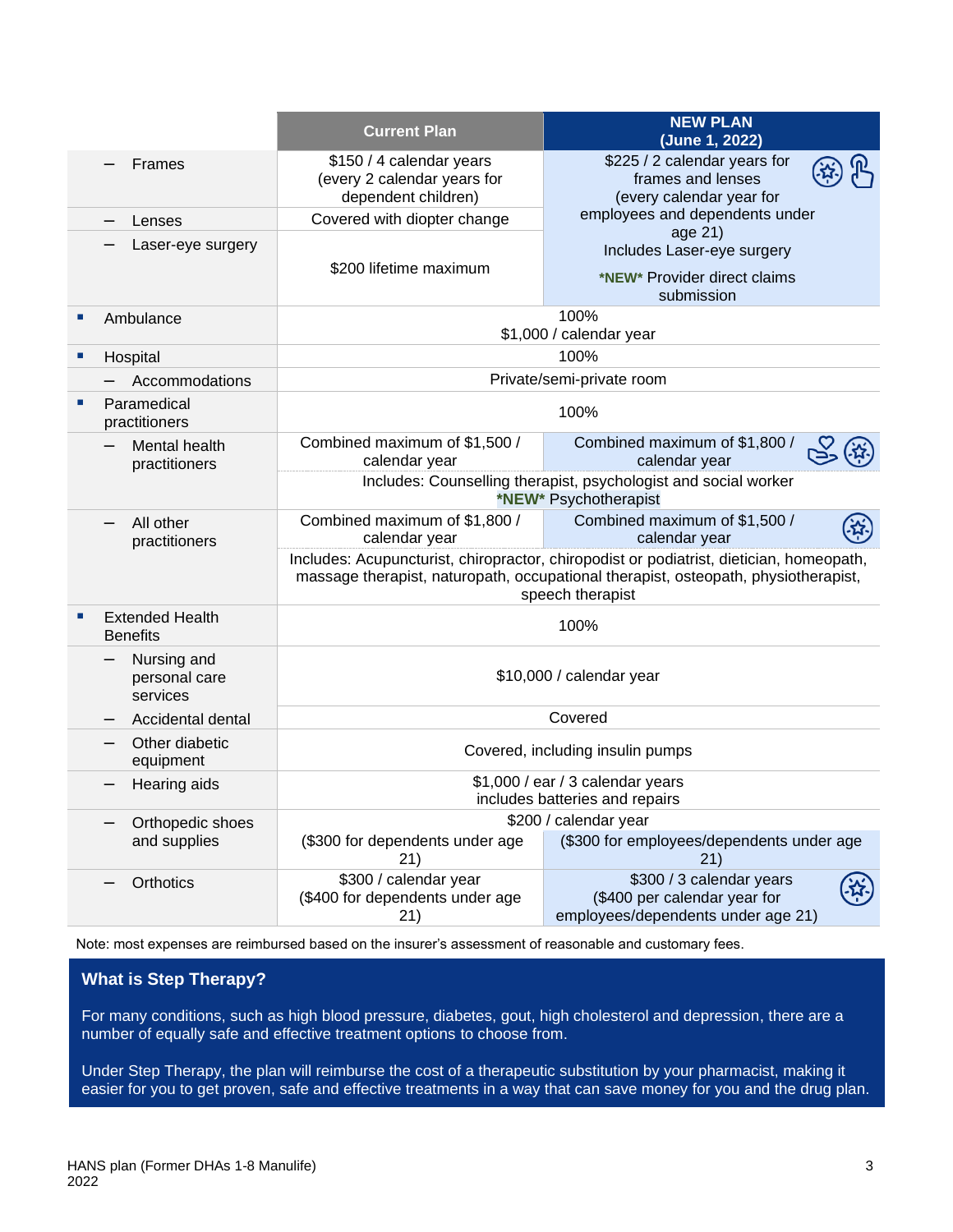# **Travel**

|                                                     |                                                      | <b>Current Plan</b>                                                                                                                                                                                                                  | <b>NEW PLAN</b><br>(June 1, 2022) |  |
|-----------------------------------------------------|------------------------------------------------------|--------------------------------------------------------------------------------------------------------------------------------------------------------------------------------------------------------------------------------------|-----------------------------------|--|
|                                                     | <b>Provider</b>                                      | <b>SSQ</b>                                                                                                                                                                                                                           |                                   |  |
| <b>Participation</b>                                |                                                      | Participation will align with Health. If you select single or family coverage for Health,<br>coverage will be the same for Travel. If you opt out of Health (with proof of coverage<br>elsewhere) you will not have Travel coverage. |                                   |  |
| <b>Reimbursement</b>                                |                                                      | 100%                                                                                                                                                                                                                                 |                                   |  |
|                                                     | Emergency out-of-<br>province/country<br>health care | \$2,000,000 / incident / person                                                                                                                                                                                                      | \$5,000,000 / incident / person   |  |
|                                                     |                                                      | Up to 60 days per trip                                                                                                                                                                                                               |                                   |  |
|                                                     | Travel assistance                                    | 24/7 services                                                                                                                                                                                                                        |                                   |  |
|                                                     | Referrals                                            | \$500,000 lifetime maximum / person<br>(medical services must be unavailable in Canada and approved by provincial health<br>plan)                                                                                                    |                                   |  |
| <b>Pre-existing condition</b><br><b>limitations</b> |                                                      | No exclusions for pre-existing conditions;<br>however, claim must be an emergency                                                                                                                                                    |                                   |  |

# **Dental**

|                                                                        | <b>Current Plan</b>                                              | <b>NEW PLAN</b><br>(June 1, 2022)                              |  |
|------------------------------------------------------------------------|------------------------------------------------------------------|----------------------------------------------------------------|--|
| <b>Provider</b>                                                        | Manulife                                                         | <b>Medavie Blue Cross</b>                                      |  |
| <b>Participation</b>                                                   | Mandatory single coverage,<br>unless proof of coverage elsewhere |                                                                |  |
| <b>Reimbursement</b>                                                   |                                                                  |                                                                |  |
| Basic services<br>(e.g., oral exams, cleaning, fillings<br>and x-rays) | 100%                                                             |                                                                |  |
| $-$ Recall exams                                                       | 1 / calendar year                                                |                                                                |  |
|                                                                        | 2 / calendar year for dependents<br>under age 21                 | 2 / calendar year for employees<br>and dependents under age 21 |  |
| Scaling maximum                                                        | 2 units / calendar year                                          |                                                                |  |
| Endodontic/Periodontic services<br>(e.g. root canals)                  | 80%                                                              |                                                                |  |
| Scaling maximum                                                        | 10 units / calendar year<br>(combined with Basic)                |                                                                |  |
| Major services<br>×<br>(e.g., dentures, crowns and bridges)            | 80%                                                              |                                                                |  |
| Maximum for Basic, Endodontic/<br>×<br>Periodontic and Major services  | \$1,500 per calendar year                                        |                                                                |  |
| Orthodontics (braces)<br>ш                                             | 50%                                                              |                                                                |  |
|                                                                        | \$2,000 lifetime maximum<br>Adults and children                  |                                                                |  |
| Dental fee guide                                                       | <b>Current General Practitioner Fee Guide</b>                    |                                                                |  |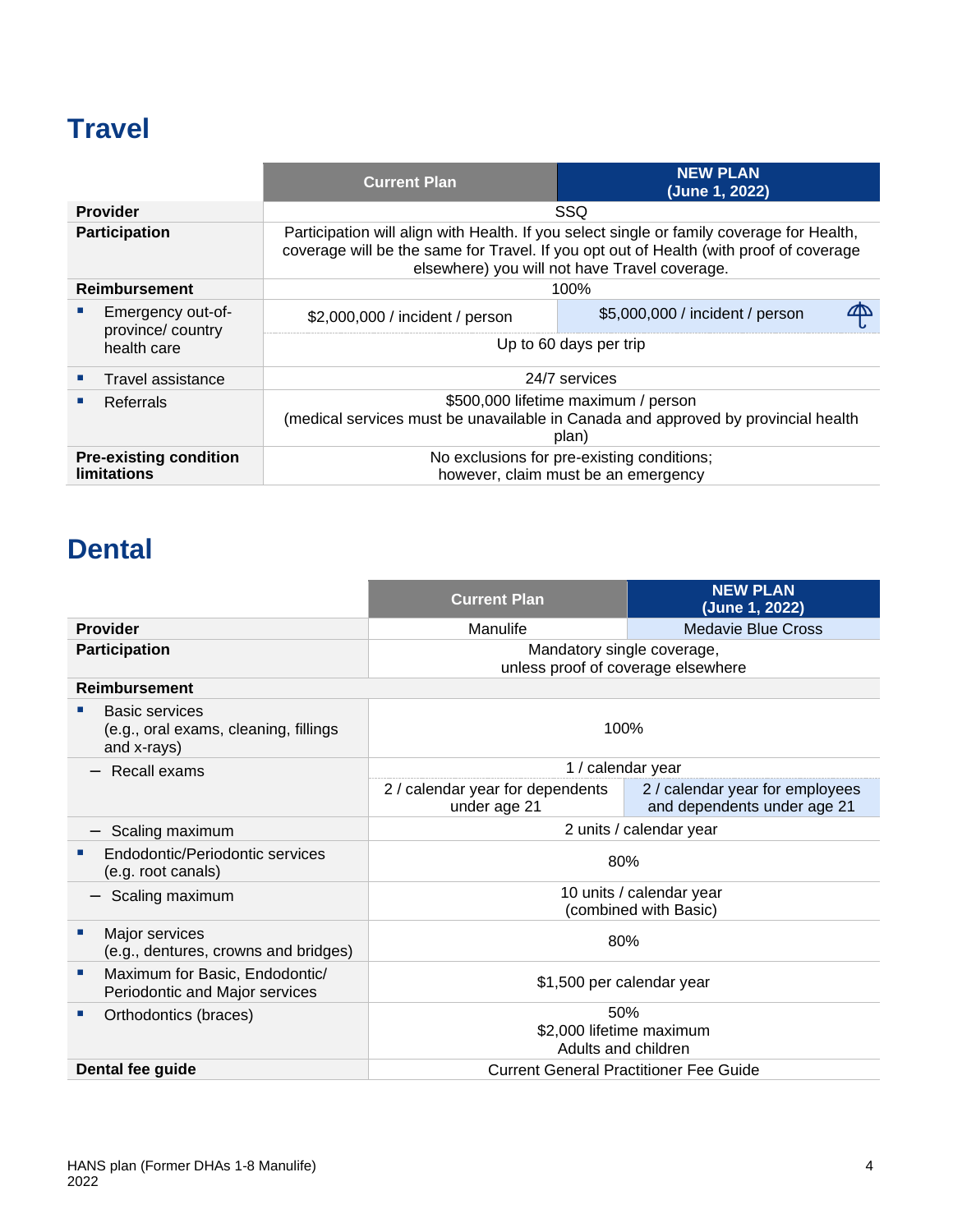# **Life Insurance**

|                                 | <b>Current Plan</b>                        | <b>NEW PLAN</b><br>(June 1, 2022)          |  |
|---------------------------------|--------------------------------------------|--------------------------------------------|--|
| <b>Provider</b>                 | Sun Life                                   | Manulife                                   |  |
| <b>Participation</b>            | Mandatory coverage                         |                                            |  |
| <b>Insured persons</b>          | You and your family                        |                                            |  |
| Coverage                        |                                            |                                            |  |
| You                             | 2 X annual earnings<br>\$1,000,000 maximum | 2 X annual earnings<br>\$1,500,000 maximum |  |
| Spouse                          | \$5,000<br>\$10,000                        |                                            |  |
| Dependent children              | \$2,500<br>\$5,000                         |                                            |  |
| <b>Evidence of insurability</b> |                                            | Not required                               |  |

# **Optional Life Insurance**

|                                 | <b>Current Plan</b>                                                 | <b>NEW PLAN</b><br>(June 1, 2022) |
|---------------------------------|---------------------------------------------------------------------|-----------------------------------|
| <b>Provider</b>                 | Sun Life                                                            | <b>Manulife</b>                   |
| Participation                   | Optional                                                            |                                   |
| <b>Insured persons</b>          | You and your family                                                 |                                   |
| Coverage                        |                                                                     |                                   |
| You and spouse                  | \$500,000 maximum (in units of \$10,000)                            |                                   |
| Dependent children              | \$2,500, \$5,000, or \$10,000                                       |                                   |
| <b>Evidence of insurability</b> | Not required for first \$50,000 within 60 days of becoming eligible |                                   |

# **Optional AD&D Insurance**

|                                 | <b>Current Plan</b>                                                                  | <b>NEW PLAN</b><br>(June 1, 2022) |  |
|---------------------------------|--------------------------------------------------------------------------------------|-----------------------------------|--|
| <b>Provider</b>                 | SSQ                                                                                  |                                   |  |
| Participation                   | Optional                                                                             |                                   |  |
| <b>Insured persons</b>          | You and your family                                                                  |                                   |  |
| Coverage                        |                                                                                      |                                   |  |
| You                             | \$500,000 maximum (in units of \$10,000)<br>\$300,000 maximum (in units of \$10,000) |                                   |  |
| Spouse                          | 50% of employee amount, or 60% if no children                                        |                                   |  |
| Dependent children              | 10% of employee amount, or 20% if no spouse                                          |                                   |  |
| <b>Evidence of insurability</b> | Not required                                                                         |                                   |  |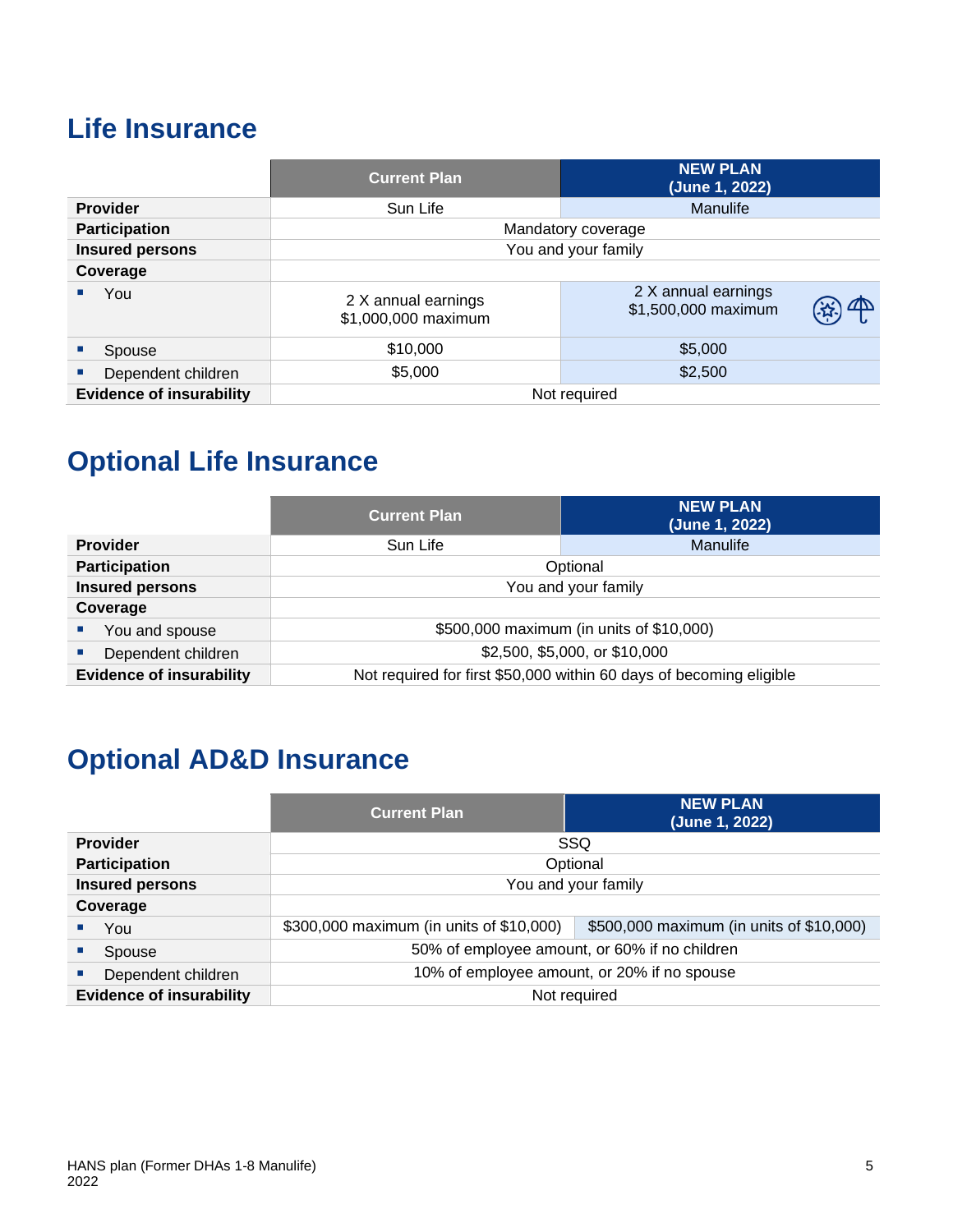### **Optional Critical Illness Insurance**

|                                 | <b>Current Plan</b>                                                        | <b>NEW PLAN</b><br>(June 1, 2022) |
|---------------------------------|----------------------------------------------------------------------------|-----------------------------------|
| <b>Provider</b>                 | Manulife                                                                   |                                   |
| <b>Participation</b>            | Optional                                                                   |                                   |
| <b>Insured persons</b>          | You and your family                                                        |                                   |
| Coverage                        |                                                                            |                                   |
| You and spouse                  | \$150,000 maximum (in units of \$5,000 starting at \$10,000)               |                                   |
| Dependent children              | \$10,000                                                                   |                                   |
| <b>Evidence of insurability</b> | Not required for first \$25,000, pre-existing condition limitation applies |                                   |

### **Post-Retirement Benefits**

**For Retirements on or after June 1, 2022**

Eligibility for post-retirement benefits and cost-sharing is not changing. The Health Plan is the same as the employee plan with the exception of drugs, which terminates at age 65 for the member/spouse. See the **HANS** site for more information on retiree benefits. Travel coverage terminates at retirement.

# **Questions?**

If you have questions about your benefits, please talk to your Benefits Administrator. You can also call Health Association Nova Scotia at 1-866-886-7246.

For more information on benefits, please visit [www.healthassociation.ns.ca](http://www.healthassociation.ns.ca/) and select the **Benefits Plan Member Information** button.

*This benefits summary replaces any previous versions. Health Association Nova Scotia reserves the right to review the employee benefits program and to modify, amend, discontinue, and/or make exceptions to the program. All information is subject to change. This document provides a snapshot of the key benefits available to you under the proposed Health Association Nova Scotia Single Group Benefits Plan. In the case of a discrepancy, the contracts will prevail. More details on the plan will follow closer to the implementation date.*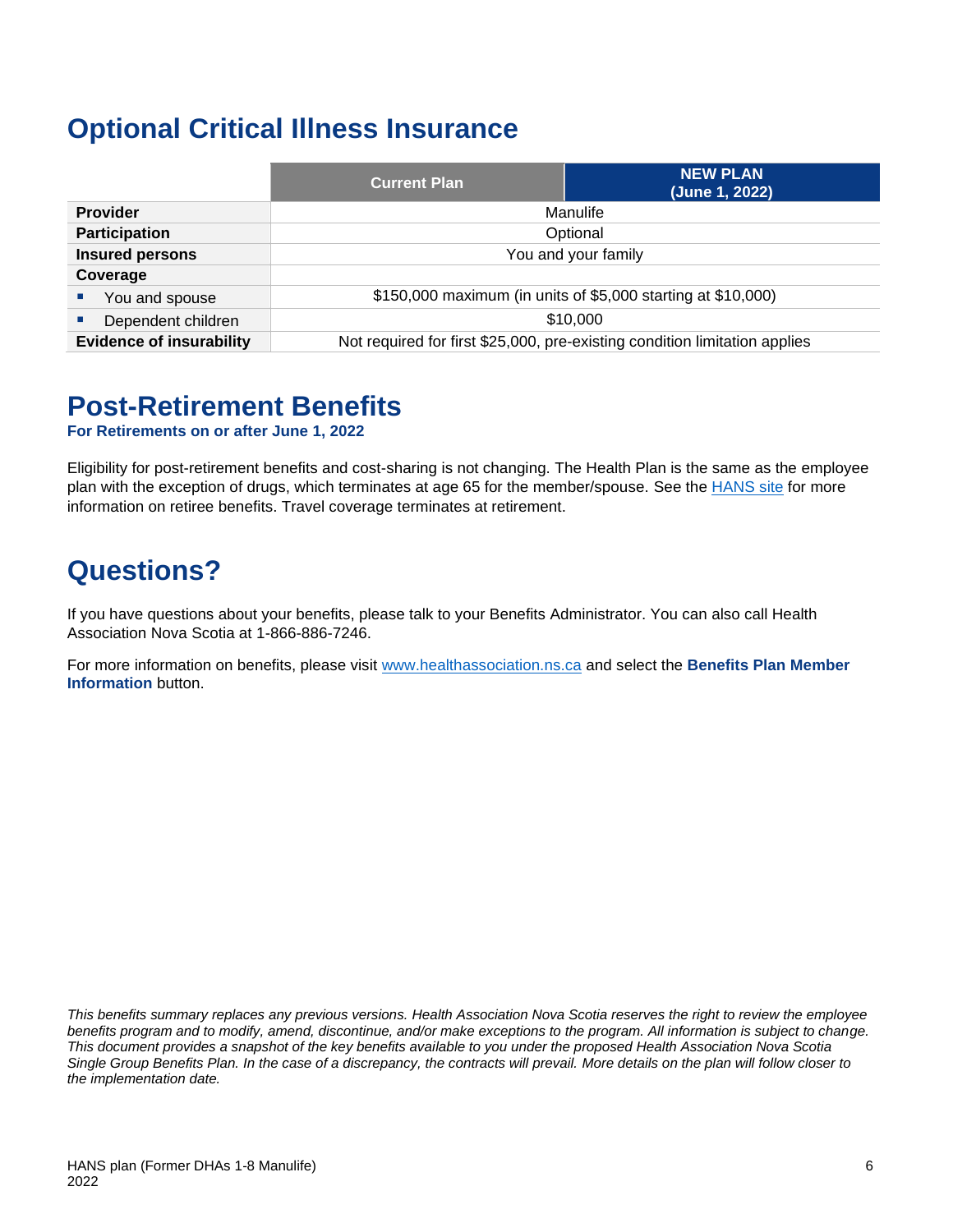### <span id="page-8-0"></span>**HEALTH ASSOCIATION NOVA SCOTIA** Your Group Benefit Rate Sheet For the 2022-2023 plan year

Health Association Nova Scotia and the Provincial Group Benefits Transition Committee worked together to ensure our benefits plans meet the needs of Nova Scotia Healthcare Workers and remains financially sustainable into the future. Together, we completed the annual financial review of our plans to determine premium rates.

The rates for the new Plan are included below. These will be effective **June 1, 2022**. *Between April 1, 2022 and May 31, 2022 the current plan rates will remain in place*.

You will see savings in several benefits, except in Health and Dental. The reasons for this are:

- Rates are based on current plan use and expected trends for the future. Since the last renewal, health and dental plan use across the province has been higher than anticipated.
- Health and dental premiums were discounted for the 2021 plan year due to a plan surplus incurred in the previous year. This discount has been removed for the 2022 plan year as the surplus has been drawn down.

For coverage details, please see your **Benefits Summary**.

### **HEALTH, TRAVEL & DENTAL**

Premium costs are shared, your employer pays 65% and you pay 35%.

|                                                                                                | <b>Current Monthly</b> | <b>New Monthly</b> | Total amount you pay per<br>pay period |
|------------------------------------------------------------------------------------------------|------------------------|--------------------|----------------------------------------|
| <b>Monthly Premium Rate</b>                                                                    |                        |                    | (24 periods/year)                      |
| <b>HEALTH &amp; TRAVEL COVERAGE</b>                                                            |                        |                    |                                        |
| <b>Under Age 70</b>                                                                            |                        |                    |                                        |
| Single                                                                                         | $$118.40 + $1.32$      | $$129.88 + $1.00$  | $$22.73 + $0.18$                       |
| Over/Under Age 70                                                                              | $$170.00 + $2.56$      | $$186.86 + $2.00$  | $$32.70 + $0.35$                       |
| Family                                                                                         | $$273.60 + 2.56$       | $$308.00 + $2.00$  | $$53.90 + $0.35$                       |
| Over Age 70                                                                                    |                        |                    |                                        |
| Single                                                                                         | $$56.80 + $1.32$       | $$64.80 + $1.00$   | $$11.34 + $0.18$                       |
| Family                                                                                         | $$114.40 + $2.56$      | $$160.40 + $2.00$  | $$28.07 + $0.35$                       |
| <b>DENTAL COVERAGE</b>                                                                         |                        |                    |                                        |
| Single                                                                                         | \$36.80                | \$44.36            | \$7.76                                 |
| Family                                                                                         | \$84.80                | \$98.96            | \$17.32                                |
| Note: Typically, your monthly premium payment is split over your first two pays of each month. |                        |                    |                                        |

### **OTHER INSURANCE**

- Basic Life & Dependent Life: Typically, premium rates are shared equally.
- Optional coverage is 100% paid by you.

| <b>Monthly Premium Rate</b>                 | <b>Current Monthly</b>                 | <b>New Monthly</b>   |
|---------------------------------------------|----------------------------------------|----------------------|
| Basic Life Insurance (per \$1,000)          | \$0.18                                 | \$0.15               |
| Basic Dependent Life Insurance (per family) | N/A (included in basic rate)<br>\$2.00 |                      |
| Long-term Disability                        | 3.90% of payroll (insured earnings)    |                      |
| Optional AD&D Insurance                     | You Only: \$0.20                       | You Only: \$0.12     |
| (rates per \$10,000 of Principal Sum)       | You & Family: \$0.38                   | You & Family: \$0.22 |